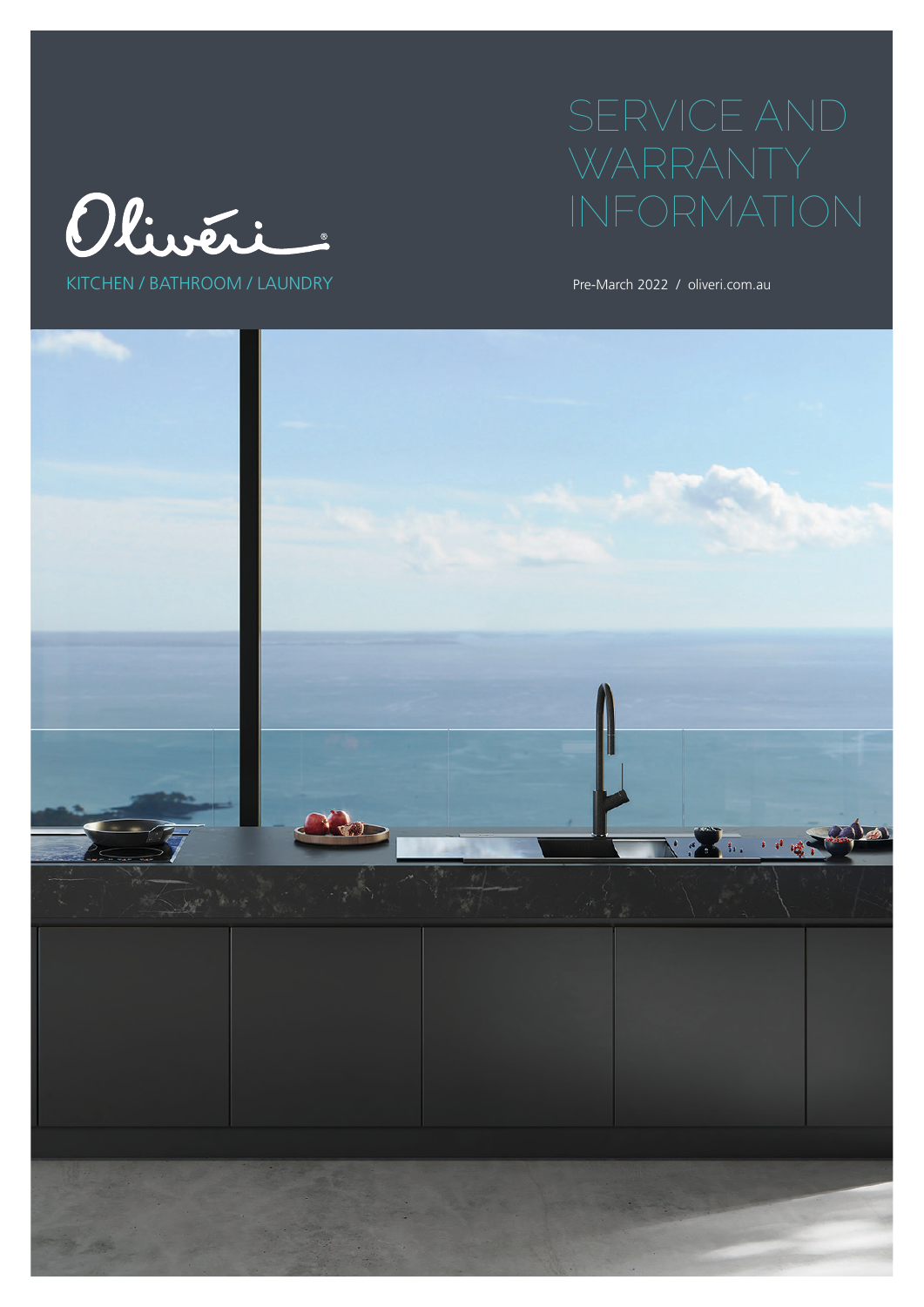# Service & Warranty Information

# Kitchen Sink Warranty Details

All Oliveri sinks are provided with a Lifetime Manufacturer's Warranty that complies with the Competition and Consumer Act (2010) in Australia (http://www.accc.gov.au/). **This warranty does not cover scratching or normal wear and tear, as these are not manufacturing faults.**

Oliveri sinks are warranted to be:

- of merchantable quality—that is, goods need to reach a basic level of quality given the price of the goods and any description that is provided with the goods
- fit for the purpose or job that the consumer described to you or that are self-evident
- match any description or sample given to the consumer whether in promotional material, over the phone, in person, on a website or on labelling or packaging are free from defects and faults.

This also means that Oliveri:

• have the right to ask for proof of purchase from the consumer, for example, a receipt or credit record.

Oliveri are also not obliged to provide a refund, credit or exchange if a consumer has:

- changed their mind, decided they no longer want the goods or just don't like them, or found that goods are the wrong size or colour
- found they can buy the same or similar goods elsewhere for a cheaper price
- examined goods before buying them and should have seen any fault at that time
- had a defect drawn to their attention before they purchased goods, for example, when goods are clearly labelled as seconds or faulty. Oliveri will rectify any genuine manufacturing fault found with any Oliveri sink during normal domestic use.

Our goods come with guarantees that cannot be excluded under the Australian Consumer Law. You are entitled to a replacement or refund for a major failure and for compensation for any other reasonably foreseeable loss or damage. You are also entitled to have the goods repaired or replaced if the goods fail to be of acceptable quality and the failure does not amount to a major failure.

# **Sink Service Details**

Initially, please contact your sink Installer to confirm that the benchtop is level, the cut-out is correct and the sink has been installed correctly. If the installer is satisfied that the problem is not due to poor installation, please contact T2 Services Pty Ltd for assistance on: **Ph:** (07) 5596 0738 **Fax:** (07) 5527 3353

**Email:** oliveri@t2services.com.au

**If a warranty service call finds that the sink does not have a genuine manufacturing fault, T2 Services Pty Ltd reserves the right to pass on any callout fee to the householder.**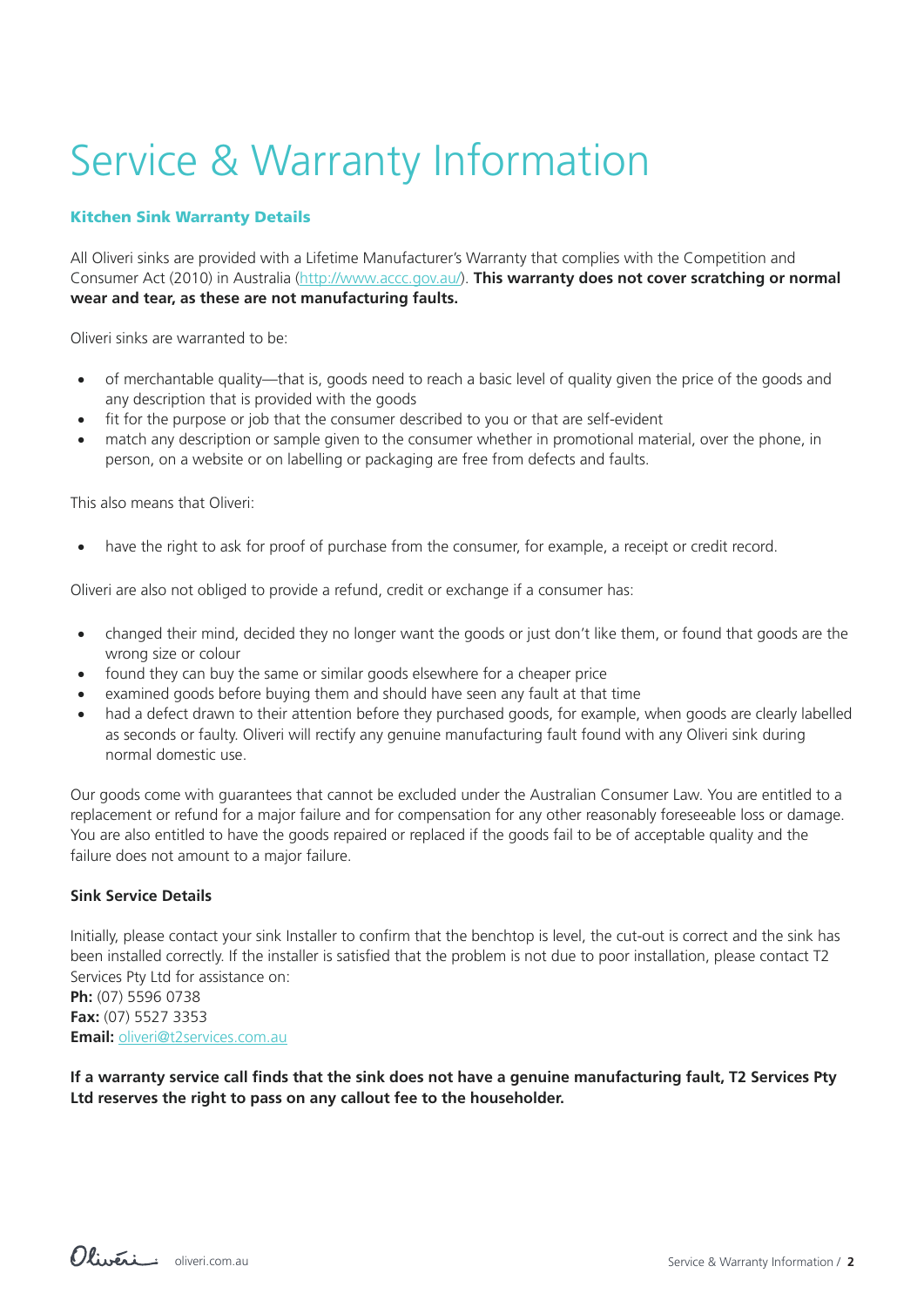# Kitchen Tapware Warranty Details

Different warranty periods apply to different Oliveri tapware, refer to the product specification sheet to confirm which warranty period applies to each model.

All tapware purchased prior to August 2011 is subject to a 12 month parts and labour plus an additional 4 year cartridge (parts only) warranty. Note: Fitting spout-attached devices to Oliveri mixers may void warranty.

Our goods come with guarantees that cannot be excluded under the Australian Consumer Law. You are entitled to a replacement or refund for a major failure and compensation for any other reasonably foreseeable loss or damage. You are also entitled to have the goods repaired or replaced if the goods fail to be of acceptable quality and the failure does not amount to a major failure.

This warranty does not cover scratching or normal wear and tear, as these are not manufacturing faults, and may be voided if the product is misused or not installed in accordance with individual installation instructions.

Oliveri Solutions reserves the right to provide a consumer with minor components (eg.-handles, aerators, buttons, dress rings and washers) as parts only to rectify a defect.

Excessive pressure above 600kpa may damage tapware and void the warranty unless Pressure Limiting valves are correctly installed by the consumer. The warranty may also be void if contamination is found in water lines. Fitting spout-attached devices to Oliveri mixers may void the warranty. The storage of chlorine or commercial based cleaning products in cupboard space under the sink may void warranty.

#### **10 Year Warranty**

This warranty is in addition to other consumer rights under Australian law set out in the Competition and Consumer Act 2010 (Act) which includes prescribed requirements for warranties against defects, which are set out in regulation 90 of the Competition and Consumer Regulations 2010.

Oliveri tapware is warranted to be free from manufacturing defects for a period of 10 years: 5 years only (parts & labour) plus an additional 5 years on the cartridge (parts only), when used in a domestic situation. Tapware cartridges sent directly to the consumer are covered by a 5 year warranty.

This means that your Oliveri tapware is warranted to be:

(a) of acceptable quality – that is, the goods are free from defects and faults and will be of a basic level of quality given the nature and price of the goods and any statement about or description of the goods;

(b) fit for the purpose or job described by the consumer or that are self-evident;

(c) match any description or sample given to the consumer whether in promotional material, over the phone, in person, on a website or on labelling or packaging;

(d) ensure facilities for repair and spare parts are reasonably available for a reasonable period after supply; and

(e) comply with any express warranty given or made in relation to the goods.

Oliveri Solutions has the right to ask for proof of purchase from the consumer, for example, a receipt, tax invoice or credit record.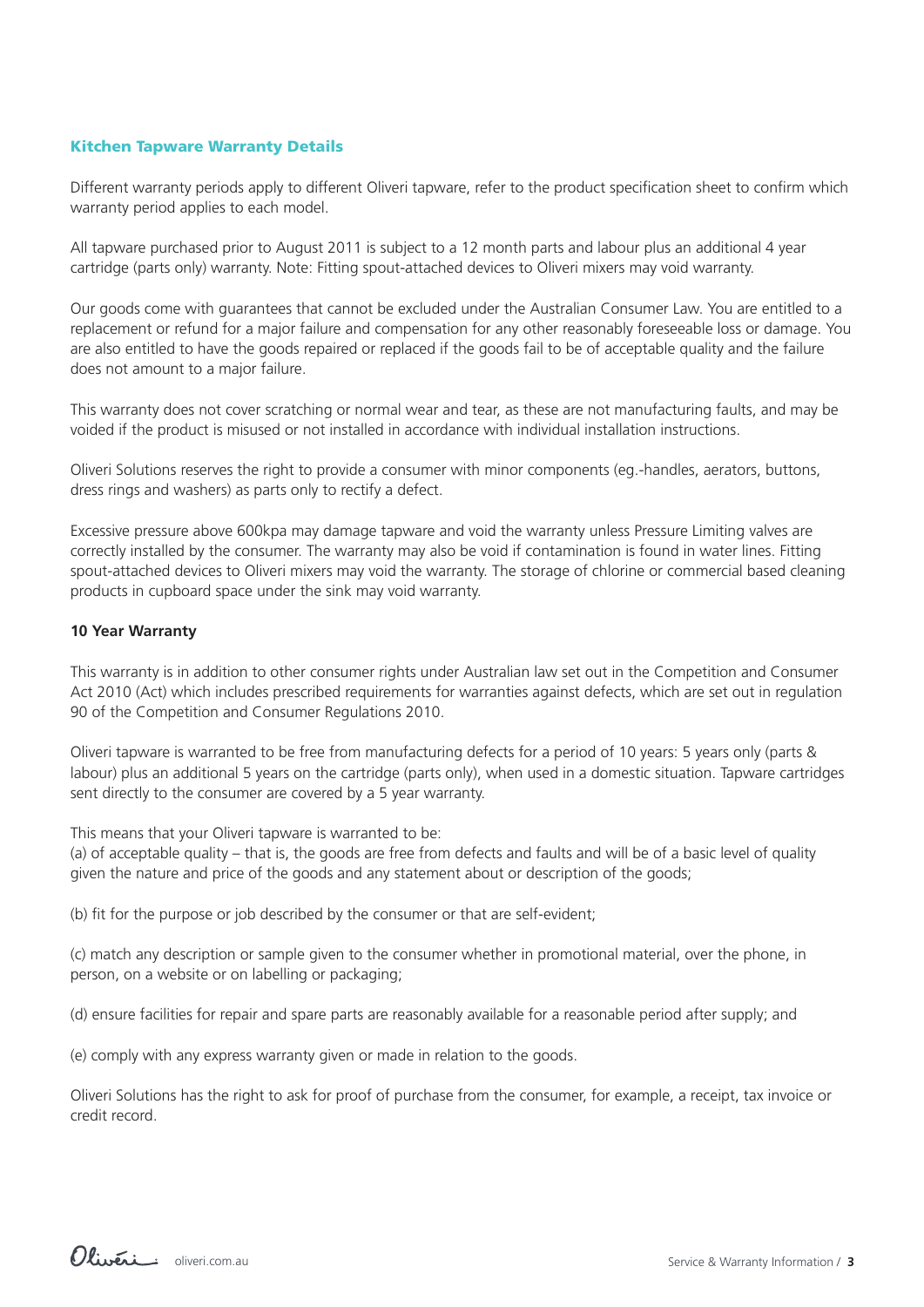Oliveri Solutions is not obliged to provide a refund, credit or exchange if a consumer has:

(a) changed their mind, decided they no longer want the goods or just don't like them, or found that goods are the wrong size or colour;

(b) found they can buy the same or similar goods elsewhere for a cheaper price;

(c) examined goods before buying them and should have seen any fault at that time; or

(d) had a defect drawn to their attention before they purchased the goods, for example when goods are clearly labelled as seconds or faulty.

## **15 Year Warranty**

This warranty is in addition to other consumer rights under Australian law set out in the Competition and Consumer Act 2010 (Act) which includes prescribed requirements for warranties against defects, which are set out in regulation 90 of the Competition and Consumer Regulations 2010.

Oliveri tapware is warranted to be free from manufacturing defects for a period of 15 years: 5 years only (parts & labour) plus an additional 10 years on the cartridge (parts only), when used in a domestic situation. Tapware cartridges sent directly to the consumer are covered by a 5 year warranty.

This means that your Oliveri tapware is warranted to be:

(a) of acceptable quality – that is, the goods are free from defects and faults and will be of a basic level of quality given the nature and price of the goods and any statement about or description of the goods;

(b) fit for the purpose or job described by the consumer or that are self-evident;

(c) match any description or sample given to the consumer whether in promotional material, over the phone, in person, on a website or on labelling or packaging;

(d) ensure facilities for repair and spare parts are reasonably available for a reasonable period after supply; and

(e) comply with any express warranty given or made in relation to the goods.

Oliveri Solutions has the right to ask for proof of purchase from the consumer, for example, a receipt, tax invoice or credit record.

Oliveri Solutions is not obliged to provide a refund, credit or exchange if a consumer has:

(a) changed their mind, decided they no longer want the goods or just don't like them, or found that goods are the wrong size or colour;

(b) found they can buy the same or similar goods elsewhere for a cheaper price;

(c) examined goods before buying them and should have seen any fault at that time; or

(d) had a defect drawn to their attention before they purchased the goods, for example when goods are clearly labelled as seconds or faulty.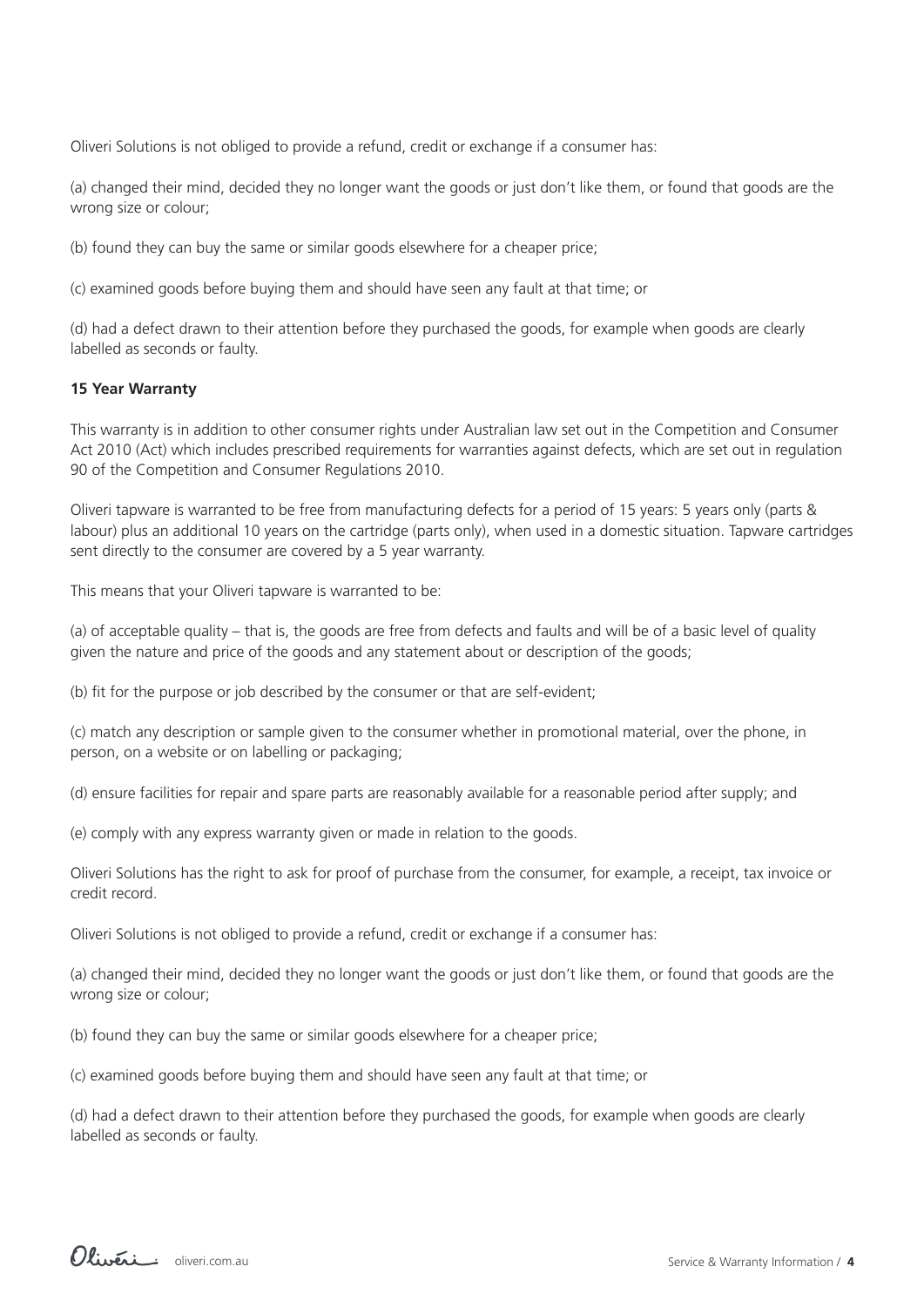# **Tapware Service Details**

If the problem represents a danger, or damage to property may occur, immediately shut off the water supply.

If the mixer tap requires servicing, please contact your plumber (preferably the one who installed it). Most problems occur due to contaminated supply lines or water pressure exceeding 600kPa.

If the Plumber is satisfied that the problem is not due to poor installation, please contact T2 Services Pty Ltd for assistance on:

**Ph:** (07) 5596 0738 **Fax:** (07) 5527 3353 **Email:** oliveri@t2services.com.au

# Hansgrohe Warranty

# **If a warranty service call finds that the mixer tap is not at fault, T2 Services Pty Ltd reserves the right to pass on any callout fee to the householder.**

Hansgrohe Germany is fully convinced of the exceptional quality of Hansgrohe products. For this reason, Hansgrohe, together with its local subsidiary in Oceania, grants 15 years special domestic warranty under the terms and conditions as stated below on every product sold.

Our goods come with guarantees that cannot be excluded under the Australian Consumer Law or other respective national legislation. You are entitled to a replacement or refund for a major failure and for compensation for any other reasonably foreseeable loss or damage. You are also entitled to have the goods repaired or replaced if the goods fail to be of acceptable quality and the failure does not amount to a major failure.

In addition to the warranties implied by the Consumer Guarantees Act 1993 and The Trade Practices (Australian Consumer Law) Amendment Regulations 2010 (No. 1) all Hansgrohe products used for domestic purposes and purchased after August 1st 2010, have the following special extended warranties:

**Domestic Warranty 15 Years First 10 Years:** Under special extended warranty: All products and parts including hoses, chrome surfaces and replacement parts, against any manufacturing defect or design fault, Hansgrohe will - at its discretion – either rectify any defect or fault by repairing or replacing the product or part, including meeting labour costs, as required and any associated packaging or freight charges.

**11 Years - 15 Years: Under special warranty:** All surfaces, cartridges, head parts and thermo elements against any manufacturing defect or design fault. Hansgrohe will rectify any defect or fault by providing a replacement product or part as appropriate but labour costs and any other costs including packaging or freight charges will be the customer's responsibility. NB: Special and electronic mixers have only a 5 year warranty (battery excluded from warranty). Commercial Warranty 10 Years Hansgrohe 10 Year Special Commercial Warranty: All Hansgrohe products used for commercial purposes and purchased after August 1st, 2010 have, subject to the conditions below, the following warranties, being additional to any warranties implied by the Consumer Guarantees Act 1993 and The Trade Practices (Australian Consumer Law) Amendment Regulations 2010 (No. 1)

**First 5 Years - Commercial Special Warranty including Light Commercial Special Warranty:** (Commercial is all use other than for normal residential domestic purposes, including use in non-business settings such as in public buildings, schools, and sports centers) relates to all products and parts including hoses, chrome surfaces and replacement parts, against any manufacturing defect or design fault. Hansgrohe will rectify any defect or fault by - at its discretion – repairing or replacing the product or part, including meeting labour costs and any associated packaging or freight charges.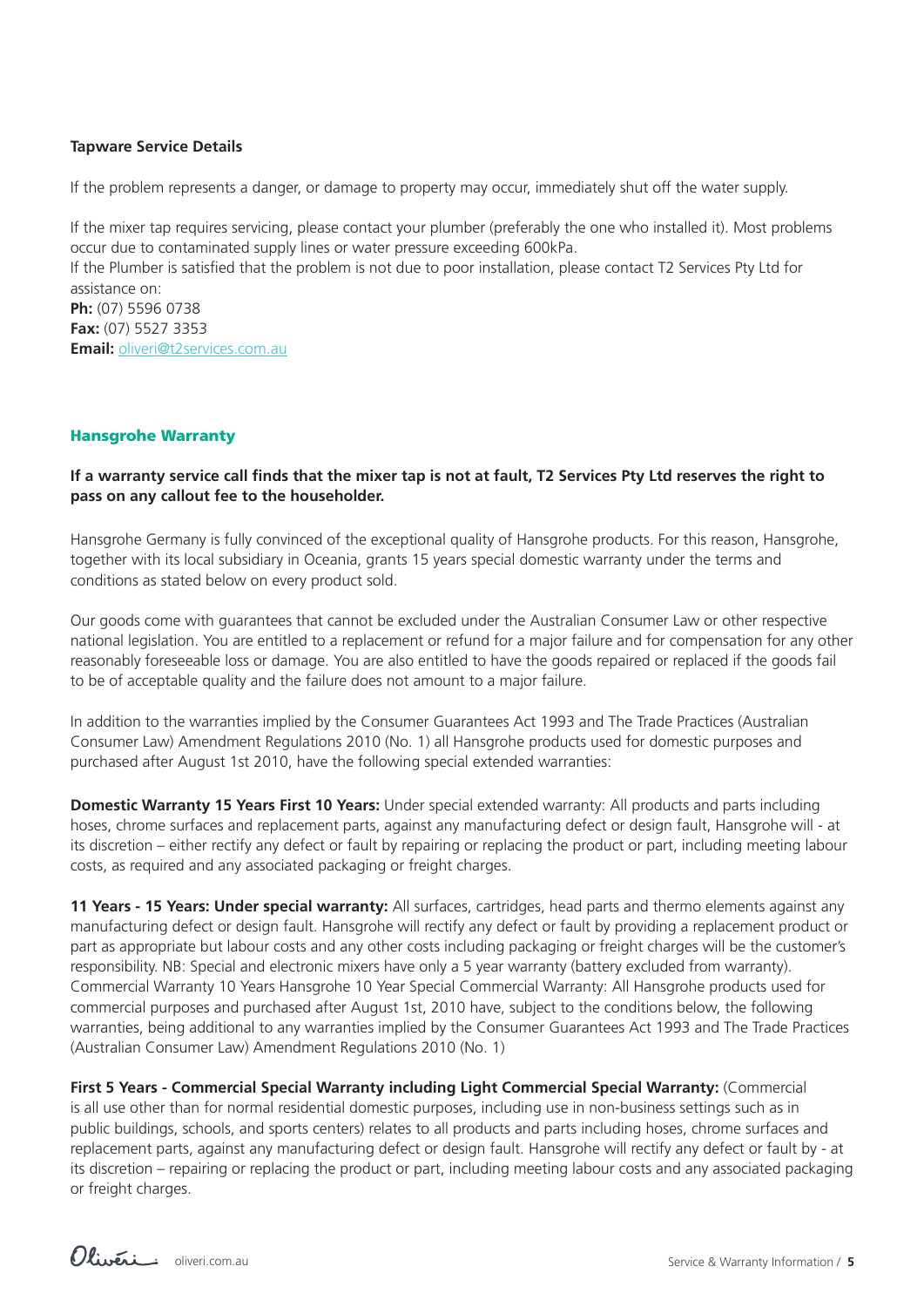**6 Years - 10 Years - Light Commercial Special Warranty:** (Light Commercial is Commercial use where the frequency of use is similar to residential domestic use e.g. private bathrooms in motels, hotels, retirement villages, hospitals), relates to all products and parts including hoses, chrome surfaces and replacement parts, against any manufacturing defect or design fault. Hansgrohe will rectify any defect or fault by providing a replacement product or part as appropriate but labour costs and any other costs including packaging or freight charges will be the customer's responsibility.

NB: Special and electronic mixers have a 5 year warranty (battery excluded from warranty).

# Filter System Warranty Details

*Product Specifications: The unit must only be used for a portable water source and with cold water (with a temperature range between 2 and 38°C).*

Oliveri Solutions warrants to you, the first person who has purchased and used the unit ("you") that this unit is free from defects due to faulty material and workmanship in accordance with the conditions set out in this document. This warranty is provided to you in addition to your rights at law, including but not limited to your rights under the Trade Practices Act 1074 (Cth) and applicable legislation in your Australian State or Territory.

# **What this warranty covers:**

This warranty covers defects due to faulty material and workmanship of the unit supplied to you:

For a period of 6 years from the date of purchase in respect of the entire unit, excluding the Replaceable Elements. The Replaceable Elements are consumable components and all parts of the unit which can be replaced including but not limited to the filter or water treatment cartridge if there is a defect in the filter or cartridge. This does not include the replacement of the filter or cartridge to extend the life of the filter or cartridge. The life of the filter cartridge is affected by water quality, usage and water pressure.The warranty only extends to the original purchaser of the unit.

# **What this warranty does not cover:**

This warranty does not cover the unit or a Replaceable Element of the unit where:

- The defect, fault or failure is attributable, or substantially attributable to misuse, abuse, accident, misapplication, neglect, freezing, oxidizing agents (including but not limited to chlorine, ozone, chloramines and other related components) or act of God;
- The unit has been in conditions which do not conform to the recommended design guidelines or has been operated in a manner which is contrary to Oliveri Solutions' printed instructions;
- The unit has not been installed in accordance with Oliveri Solutions' printed instructions and has not been installed in compliance with all applicable laws, regulations and industry standards;
- The unit has not been used in accordance with the manufacturer's instructions;
- The unit does not meet the conditions for use described in the owners manual or performance data sheet for this unit
- You use accessories or components which do not meet Oliveri Solutions' specifications as set out in the Owners Manual;
- The defect, fault or failure is due to normal wear and tear;
- The defect, fault or failure has occurred where the unit has been used reasonably or has reached its serviceable life;
- The serial or model number label of the unit is removed or defaced:
- The unit is serviced, modified, altered or repaired by an unauthorized or unqualified person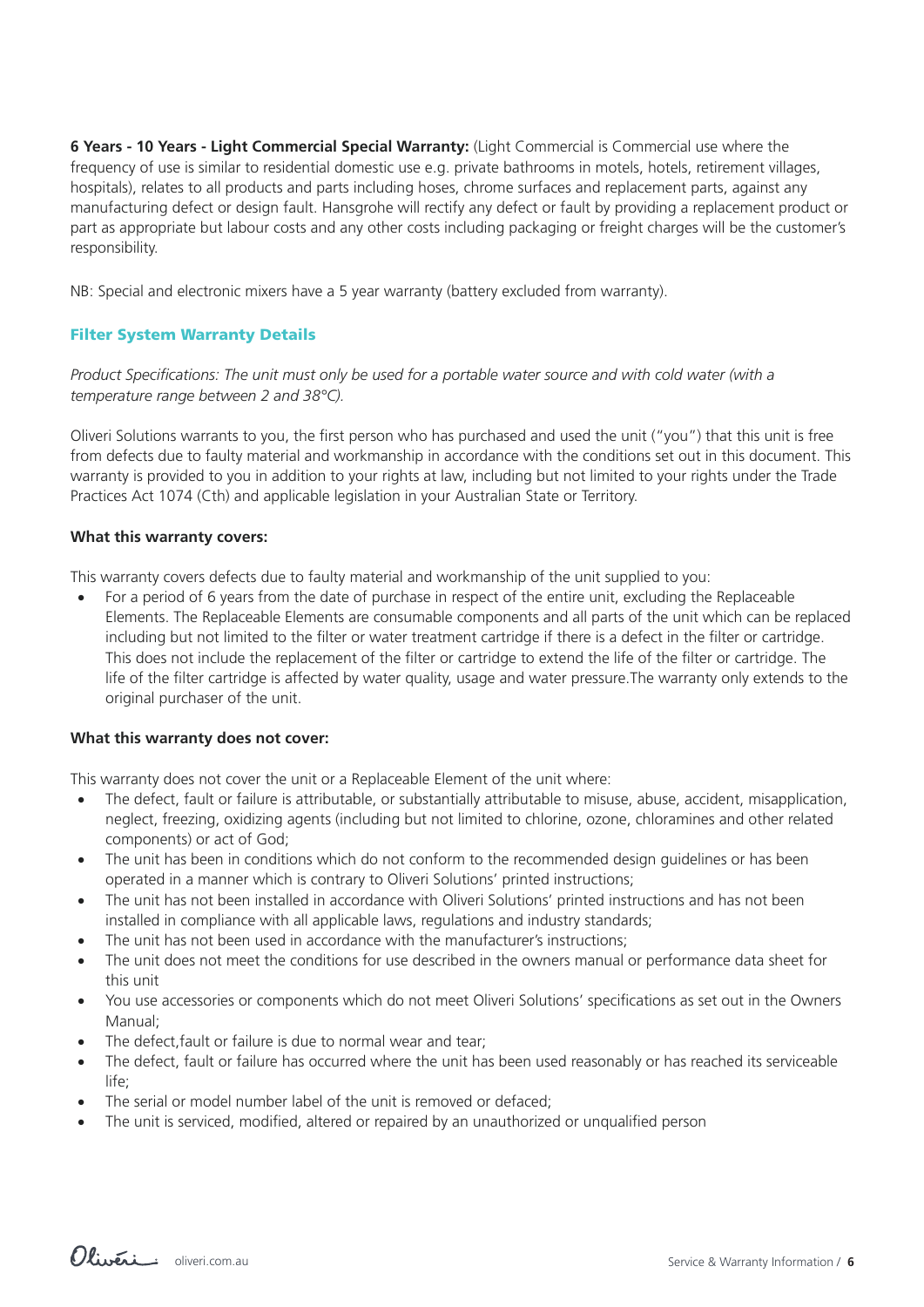## **How to make a claim under this warranty:**

To make a claim under this warranty you must contact Oliveri Solutions within 21 days of the defect, fault or failure occurring. Oliveri Solutions' warranty contact number is 08 8348 6444. At the time of repair or replacement under your warranty claim you must provide to Oliveri Solutions:

- Proof that you purchased the unit from an authorized retailer or dealer within the warranty time; and
- A copy of a certificate which certifies that the unit was installed in compliance with our printed installation instructions and all applicable laws, regulations and industry standards. Oliveri Solutions will only pay for repair or replacement upon receipt of proof of your purchase showing the date of purchase.

## **Limitation of Liability of Oliveri Solutions under this warranty:**

Where a warranty exists or is implied by law, Oliveri Solutions liability is limited (to the extent that it can be limited) to repair or replacement of the faulty Replaceable Element or the unit or an equivalent unit. Oliveri Solutions may, in its discretion, choose whether it shall repair or replace any unit or Replaceable Element or Oliveri Solutions may choose to pay to you the cost of replacing the Replaceable Element or the unit or the cost of having the unit repaired. To the extent permitted by law, Oliveri Solutions assumes no liability whatsoever and disclaims all liability for direct, indirect or consequential loss, or special, general or other damage or expense caused by or arising out of:

- Any failure to install or use the unit in accordance with the Manufacturer's Instructions, the Installation and Operating manual or Oliveri Solutions' printed instructions; or
- The purpose for which you are purchasing the unit.

You acknowledge that the quality of water supplied and your water usage rate and influent water pressure may vary seasonally or over a period of time. In addition to this water characteristics can differ if the unit is relocated or the environment changes.

You acknowledge that Oliveri Solutions does not know your requirements and cannot and does not warrant that the unit is fit for the purpose for which you intend to use the unit or is appropriate for the purpose for which you intend to use the unit. Oliveri Solutions does not authorize others to assume any obligation on its behalf even if you inform them of the purpose for which you intend to use this unit.

**WARNING** Oliveri Solutions does not recommend making alterations to your existing plumbing to accommodate this filter system. If you wish to modify existing plumbing you must comply with AS 3500 and use a licensed plumber. Where internal water pressure exceeds 860 kPa a Watermark approved Pressure Limiting Valve must be installed prior to the filter system.

**WARNING** The contaminants or other substances removed or reduced by this water treatment system are not necessarily in your water supply. Do not use with water that is microbiologically unsafe or of an unknown quality without disinfection before or after the system.

**IMPORTANT** This filter is designed to be used with mains/city water supplies.

**CAUTION** Safely isolate the water supply prior to installing the filter system to avoid injury and property damage.

Accordingly, you may find that with new kitchen tapware the braided flex hose supplied with the new kitchen tap has a rubber internal. This rubber internal may, in some instances, cause taste and odour issues when the filtered water first comes into contact with the hose.

Should this occur then flush the filtered water through the hose over a period of time to remove taste and odour issues.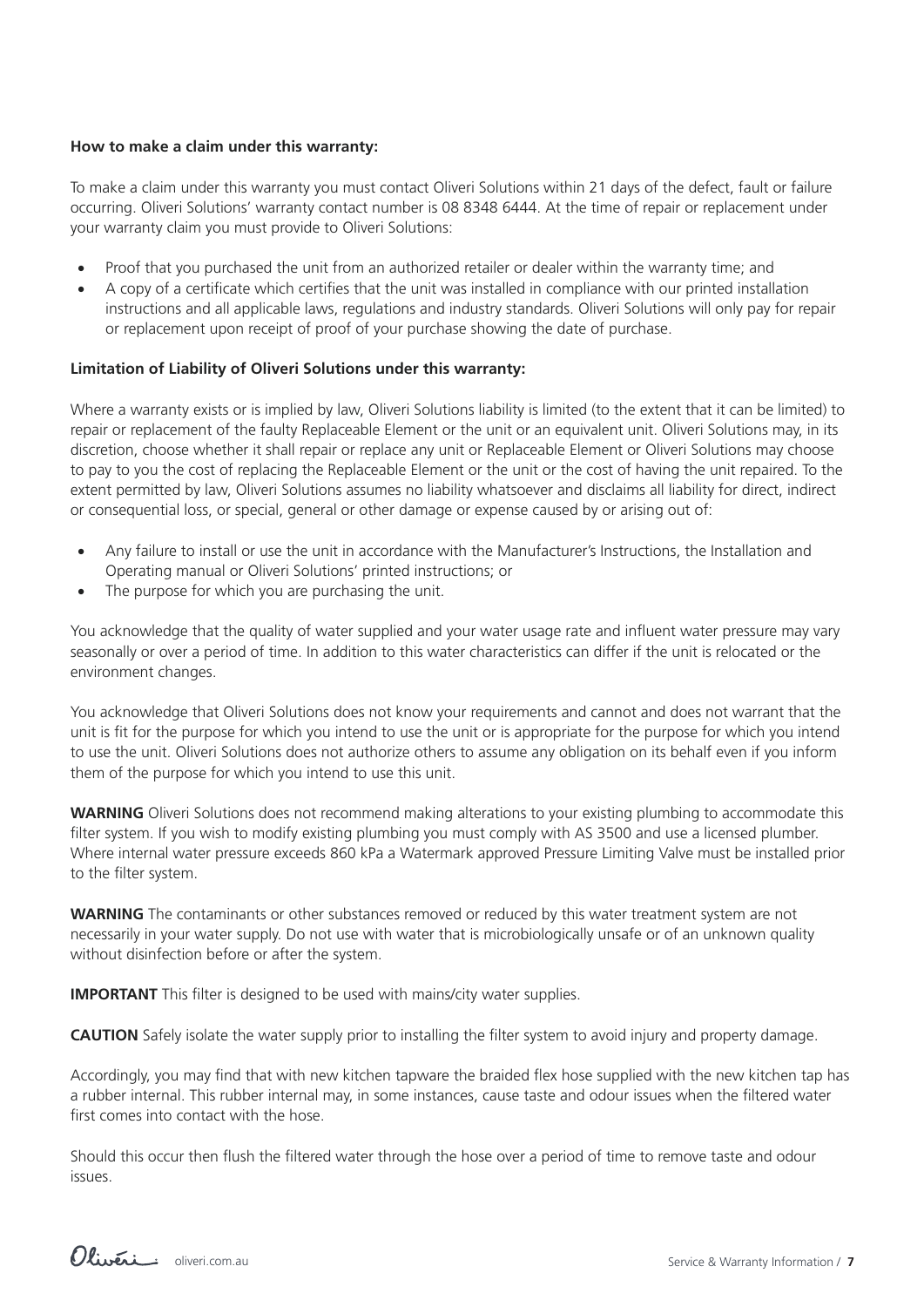Our goods come with guarantees that cannot be excluded under the Australian Consumer Law. You are entitled to a replacement or refund for a major failure and for compensation for any other reasonably foreseeable loss or damage. You are also entitled to have all the goods repaired or replaced if the good fails to be of acceptable quality and the failure does not amount to a major failure.

Further warranty details specific to each filter product can be found in the Owner's Manual provided in the kit or on the filter product page under the 'Downloads' tab.

# Kitchen Accessory Warranty Details

All Oliveri kitchen accessories are provided with a 12 month warranty.

Our goods come with guarantees that cannot be excluded under the Australian Consumer Law. You are entitled to a replacement or refund for a major failure and for compensation for any other reasonably foreseeable loss or damage. You are also entitled to have the goods repaired or replaced if the goods fail to be of acceptable quality and the failure does not amount to a major failure.

## Bathroom Tapware Warranty Details (excludes sensor taps)

**Oliveri bathroom tapware is warranted to be free from manufacturing defects for a period of 15 years: 15 years cartridge; 10 years body; 5 years seals, tails, fittings, aerators; 1 year finish and labour, when used in a domestic situation.**

**This warranty does not cover against normal wear and will be voided if the product is misused or not installed in accordance with the instructions supplied.** Note: Fitting spout-attached devices, including water filters, to this mixer will void the warranty.

In the event this product is rendered obsolete and a replacement is required, Oliveri Solutions reserves the right to supply a product of equal substitution at their discretion.

*Our goods come with guarantees that cannot be excluded under the Australian Consumer Law. You are entitled to a replacement or refund for a major failure and compensation for any other reasonably foreseeable loss or damage. You*  are also entitled to have the goods repaired or replaced if the goods fail to be of acceptable quality and the failure *does not amount to a major failure.* 

#### **Service Details**

#### **If the problem represents a danger, or damage to property may occur, immediately shut off the water supply.**

If the product requires servicing, please contact your installer (preferably the one who installed it).

Most problems occur due to contaminated supply lines or water pressure exceeding 500kPa. Unscrew and clean the spout aerator periodically – especially if you notice a drop in water pressure.

If the installer is satisfied that the problem is not due to poor installation, contact T2 Services Pty Ltd for assistance on:

**Ph:** (07) 5596 0738 **Fax:** (07) 5527 3353 **Email:** oliveri@t2services.com.au

**If a warranty service call finds that the product is not at fault, T2 Services Pty Ltd reserves the right to pass on any callout fee to the householder.**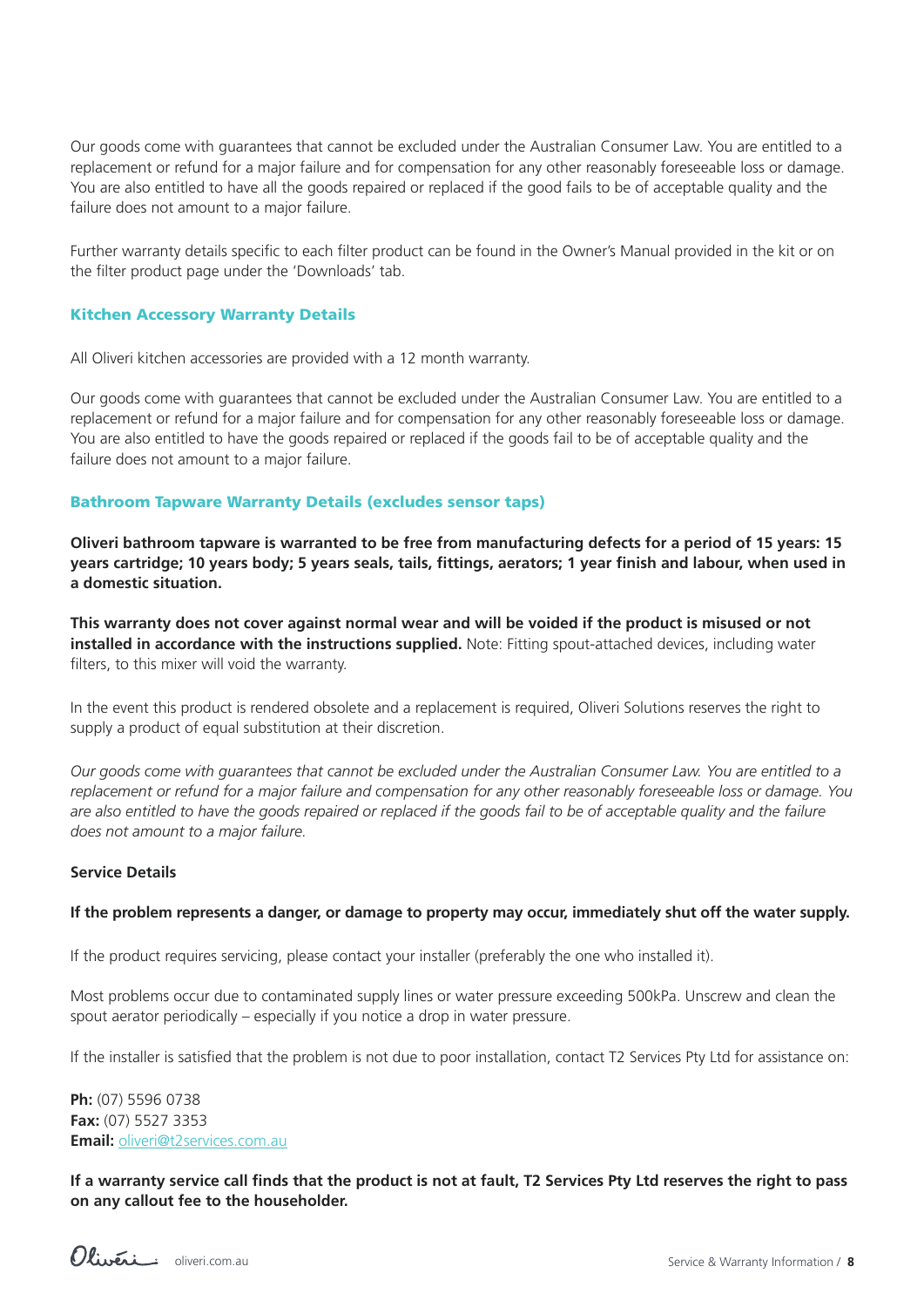## Bathroom Sensor Tapware Warranty Details

**Oliveri warrant that the sensor tap will be leak-free and drip-free for 5 years under normal use, and the Product's control box (which houses the hydraulic system) and finish will be free from defects in material and manufacturing workmanship (but only so long as the Original Consumer/Commercial Purchaser continues to own the dwelling or premises).**

**The warranty on all other components of the Product, including but not limited to the electronics box, spout and lenses, runs for: (1) five years from the date of purchase for an Original Purchaser; or (2) one year from date of purchase for an Original Commercial Purchaser (but only so long as the Original Consumer/Commercial Purchaser continues to own the dwelling or premises).**

**This warranty does not cover against normal wear and will be voided if the product is misused or not installed in accordance with the instructions supplied.** Note: Fitting spout-attached devices, including water filters, to this mixer will void the warranty.

In the event this product is rendered obsolete and a replacement is required, Oliveri Solutions reserves the right to supply a product of equal substitution at their discretion.

*Our goods come with guarantees that cannot be excluded under the Australian Consumer Law. You are entitled to a replacement or refund for a major failure and compensation for any other reasonably foreseeable loss or damage. You*  are also entitled to have the goods repaired or replaced if the goods fail to be of acceptable quality and the failure *does not amount to a major failure.* 

## **Service Details**

#### **If the problem represents a danger, or damage to property may occur, immediately shut off the water supply.**

If the product requires servicing, please contact your installer (preferably the one who installed it).

Most problems occur due to contaminated supply lines or water pressure exceeding 500kPa. Unscrew and clean the spout aerator periodically – especially if you notice a drop in water pressure.

If the installer is satisfied that the problem is not due to poor installation, contact T2 Services Pty Ltd for assistance on:

**Ph:** (07) 5596 0738 **Fax:** (07) 5527 3353 **Email:** oliveri@t2services.com.au

**If a warranty service call finds that the product is not at fault, T2 Services Pty Ltd reserves the right to pass on any callout fee to the householder.**

# Vanity Basin Warranty Details

**Oliveri bathroom basins are warranted to be free from manufacturing defects for a period of 10 years: 10 years replacement products; 1 year parts and labour, when used in a domestic situation.**

**This warranty does not cover against normal wear and will be voided if the product is misused or not installed in accordance with the instructions supplied.**

In the event this product is rendered obsolete and a replacement is required, Oliveri Solutions reserves the right to supply a product of equal substitution at their discretion.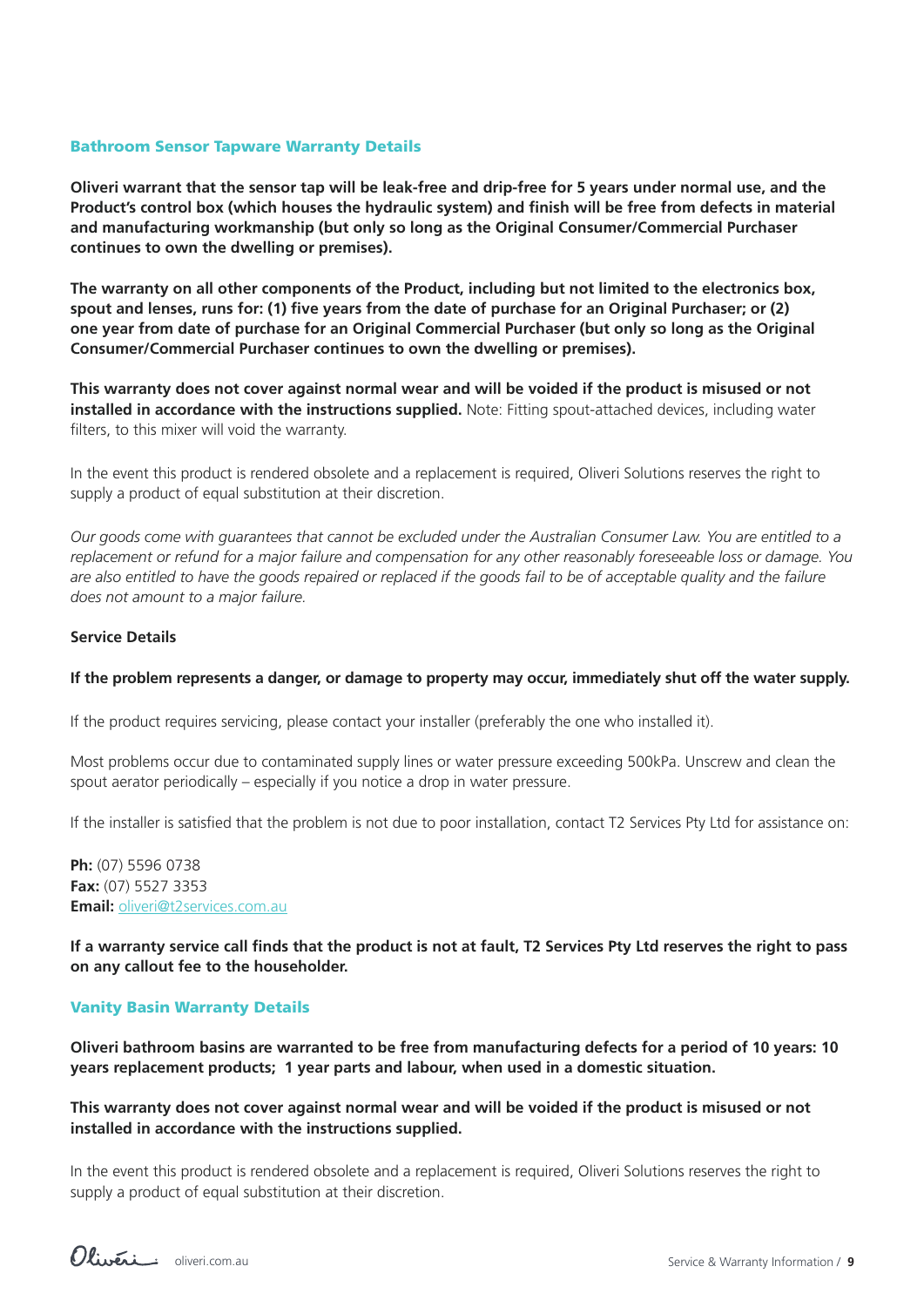*Our goods come with guarantees that cannot be excluded under the Australian Consumer Law. You are entitled to a replacement or refund for a major failure and compensation for any other reasonably foreseeable loss or damage. You*  are also entitled to have the goods repaired or replaced if the goods fail to be of acceptable quality and the failure *does not amount to a major failure.* 

# **Service Details**

# **If the problem represents a danger, or damage to property may occur, immediately shut off the water supply if applicable.**

If the product requires servicing, please contact your installer (preferably the one who installed it).

If the installer is satisfied that the problem is not due to poor installation, contact T2 Services Pty Ltd for assistance on:

**Ph:** (07) 5596 0738 **Fax:** (07) 5527 3353 **Email:** oliveri@t2services.com.au

**If a warranty service call finds that the product is not at fault, T2 Services Pty Ltd reserves the right to pass on any callout fee to the householder.**

# Bath Tub Warranty Details

**Oliveri bath tubs are warranted to be free from manufacturing defects for a period of 10 years: 10 years bath shell; 1 year labour, when used in a domestic situation.**

# **This warranty does not cover against normal wear and will be voided if the product is misused or not installed in accordance with the instructions supplied.**

In the event this product is rendered obsolete and a replacement is required, Oliveri Solutions reserves the right to supply a product of equal substitution at their discretion.

*Our goods come with guarantees that cannot be excluded under the Australian Consumer Law. You are entitled to a replacement or refund for a major failure and compensation for any other reasonably foreseeable loss or damage. You*  are also entitled to have the goods repaired or replaced if the goods fail to be of acceptable quality and the failure *does not amount to a major failure.* 

#### **Service Details**

# **If the problem represents a danger, or damage to property may occur, immediately shut off the water supply if applicable.**

If the product requires servicing, please contact your installer (preferably the one who installed it).

If the installer is satisfied that the problem is not due to poor installation, contact T2 Services Pty Ltd for assistance on:

**Ph:** (07) 5596 0738 **Fax:** (07) 5527 3353 **Email:** oliveri@t2services.com.au

**If a warranty service call finds that the product is not at fault, T2 Services Pty Ltd reserves the right to pass on any callout fee to the householder.**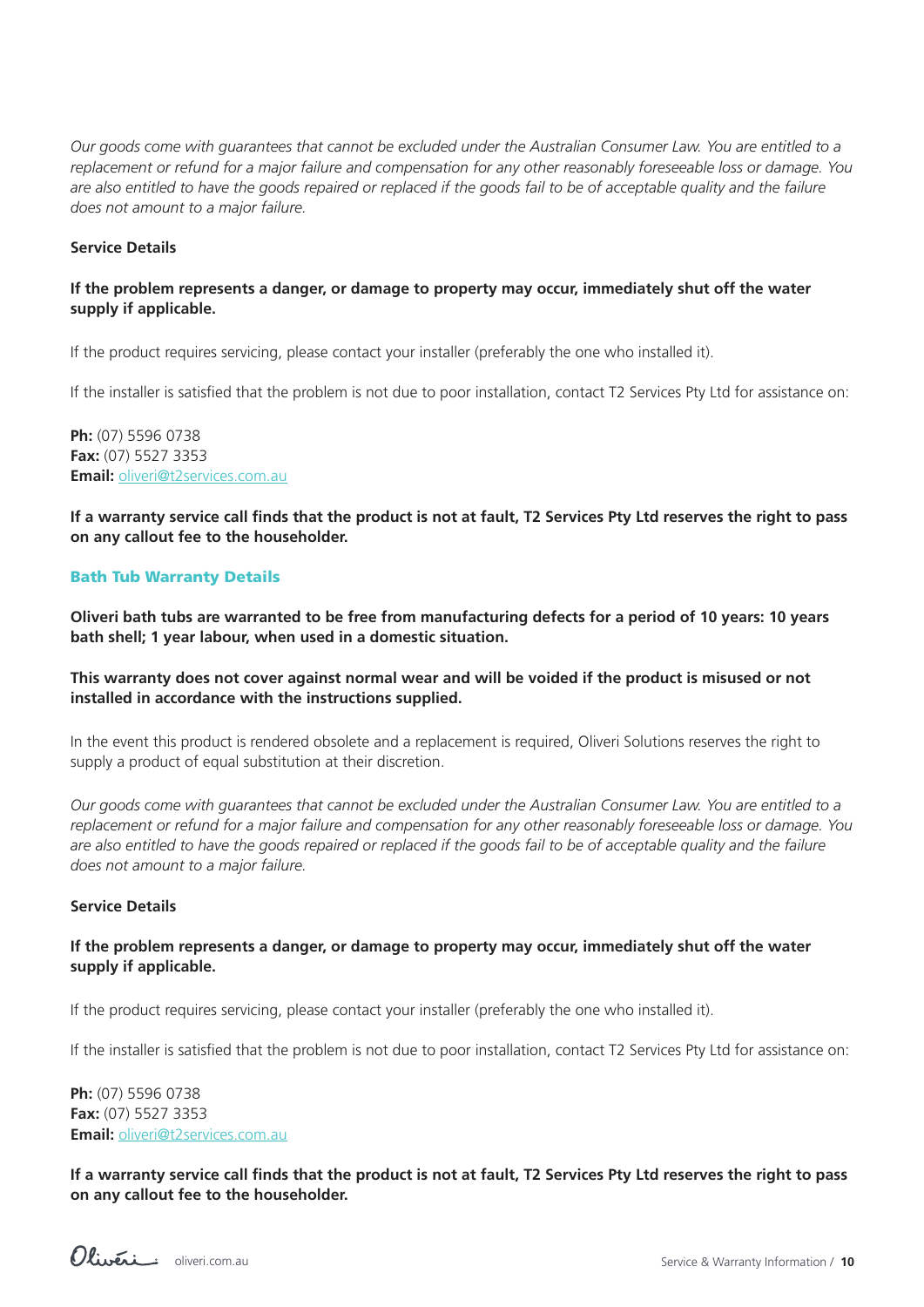## Showers Warranty Details

**Oliveri showers (chrome) are warranted to be free from manufacturing defects for a period of 15 years: 15 years main body; 2 years shower head, shower arm, plastic hand piece, hose, seals, o'rings; 1 year finish and labour, when used in a domestic situation.**

**Oliveri showers (matte black and brushed nickel) are warranted to be free from manufacturing defects for a period of 3 years: 3 years main body; 2 years shower head, shower arm, plastic hand piece, hose, seals, o'rings; 1 year finish and labour, when used in a domestic situation.**

**This warranty does not cover against normal wear and will be voided if the product is misused or not installed in accordance with the instructions supplied.**

In the event this product is rendered obsolete and a replacement is required, Oliveri Solutions reserves the right to supply a product of equal substitution at their discretion.

*Our goods come with guarantees that cannot be excluded under the Australian Consumer Law. You are entitled to a replacement or refund for a major failure and compensation for any other reasonably foreseeable loss or damage. You*  are also entitled to have the goods repaired or replaced if the goods fail to be of acceptable quality and the failure *does not amount to a major failure.* 

#### **Service Details**

If the problem represents a danger, or damage to property may occur, immediately shut off the water supply if applicable.

If the product requires servicing, please contact your installer (preferably the one who installed it).

If the installer is satisfied that the problem is not due to poor installation, contact T2 Services Pty Ltd for assistance on:

**Ph:** (07) 5596 0738 **Fax:** (07) 5527 3353 **Email:** oliveri@t2services.com.au

**If a warranty service call finds that the product is not at fault, T2 Services Pty Ltd reserves the right to pass on any callout fee to the householder.**

# Toilet Warranty Details

**Oliveri toilet suites are warranted to be free from manufacturing defects for a period of 10 years: 10 years vitreous china cistern and pan replacement of products; 2 years valves, fittings and seat; 1 year seals and labour, when used in a domestic situation.**

# **This warranty does not cover against normal wear and will be voided if the product is misused or not installed in accordance with the instructions supplied.**

In the event this product is rendered obsolete and a replacement is required, Oliveri Solutions reserves the right to supply a product of equal substitution at their discretion.

*Our goods come with guarantees that cannot be excluded under the Australian Consumer Law. You are entitled to a replacement or refund for a major failure and compensation for any other reasonably foreseeable loss or damage. You*  are also entitled to have the goods repaired or replaced if the goods fail to be of acceptable quality and the failure *does not amount to a major failure.*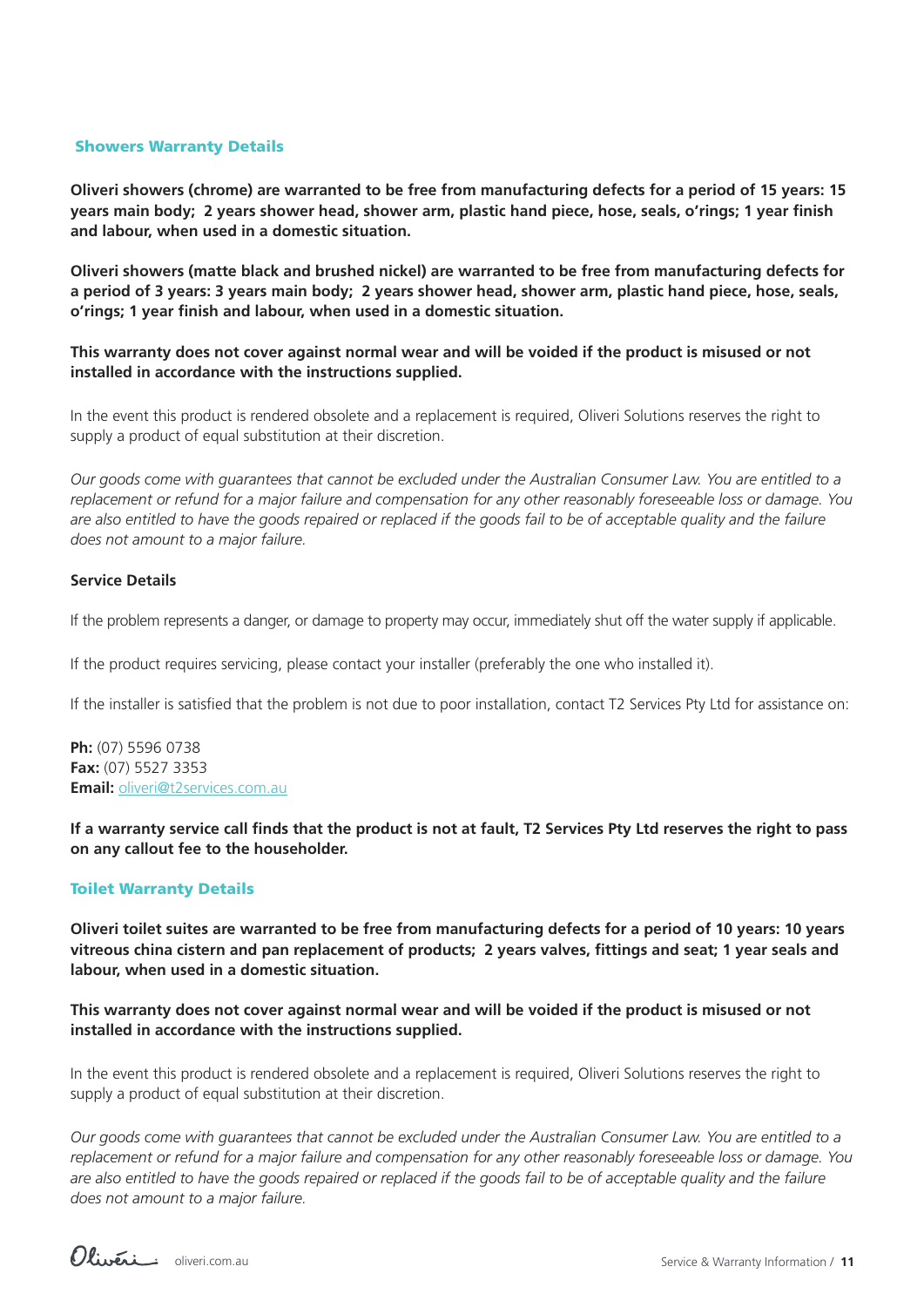## **Service Details**

# **If the problem represents a danger, or damage to property may occur, immediately shut off the water supply if applicable.**

If the product requires servicing, please contact your installer (preferably the one who installed it).

If the installer is satisfied that the problem is not due to poor installation, contact T2 Services Pty Ltd for assistance on:

Ph: (07) 5596 0738 Fax: (07) 5527 3353 Email: oliveri@t2services.com.au

**If a warranty service call finds that the product is not at fault, T2 Services Pty Ltd reserves the right to pass on any callout fee to the householder.**

## Bathroom Accessory Warranty Details

**Oliveri bathroom accessories are warranted to be free from manufacturing defects for a period of 7 years: 7 years parts; 1 year labour, when used in a domestic situation.**

# **This warranty does not cover against normal wear and will be voided if the product is misused or not installed in accordance with the instructions supplied.**

In the event this product is rendered obsolete and a replacement is required, Oliveri Solutions reserves the right to supply a product of equal substitution at their discretion.

*Our goods come with guarantees that cannot be excluded under the Australian Consumer Law. You are entitled to a replacement or refund for a major failure and compensation for any other reasonably foreseeable loss or damage. You*  are also entitled to have the goods repaired or replaced if the goods fail to be of acceptable quality and the failure *does not amount to a major failure.* 

# **Service Details**

# **If the problem represents a danger, or damage to property may occur, immediately shut off the water supply if applicable.**

If the product requires servicing, please contact your installer (preferably the one who installed it).

If the installer is satisfied that the problem is not due to poor installation, contact T2 Services Pty Ltd for assistance on:

**Ph:** (07) 5596 0738 **Fax:** (07) 5527 3353 **Email:** oliveri@t2services.com.au

**If a warranty service call finds that the product is not at fault, T2 Services Pty Ltd reserves the right to pass on any callout fee to the householder.**